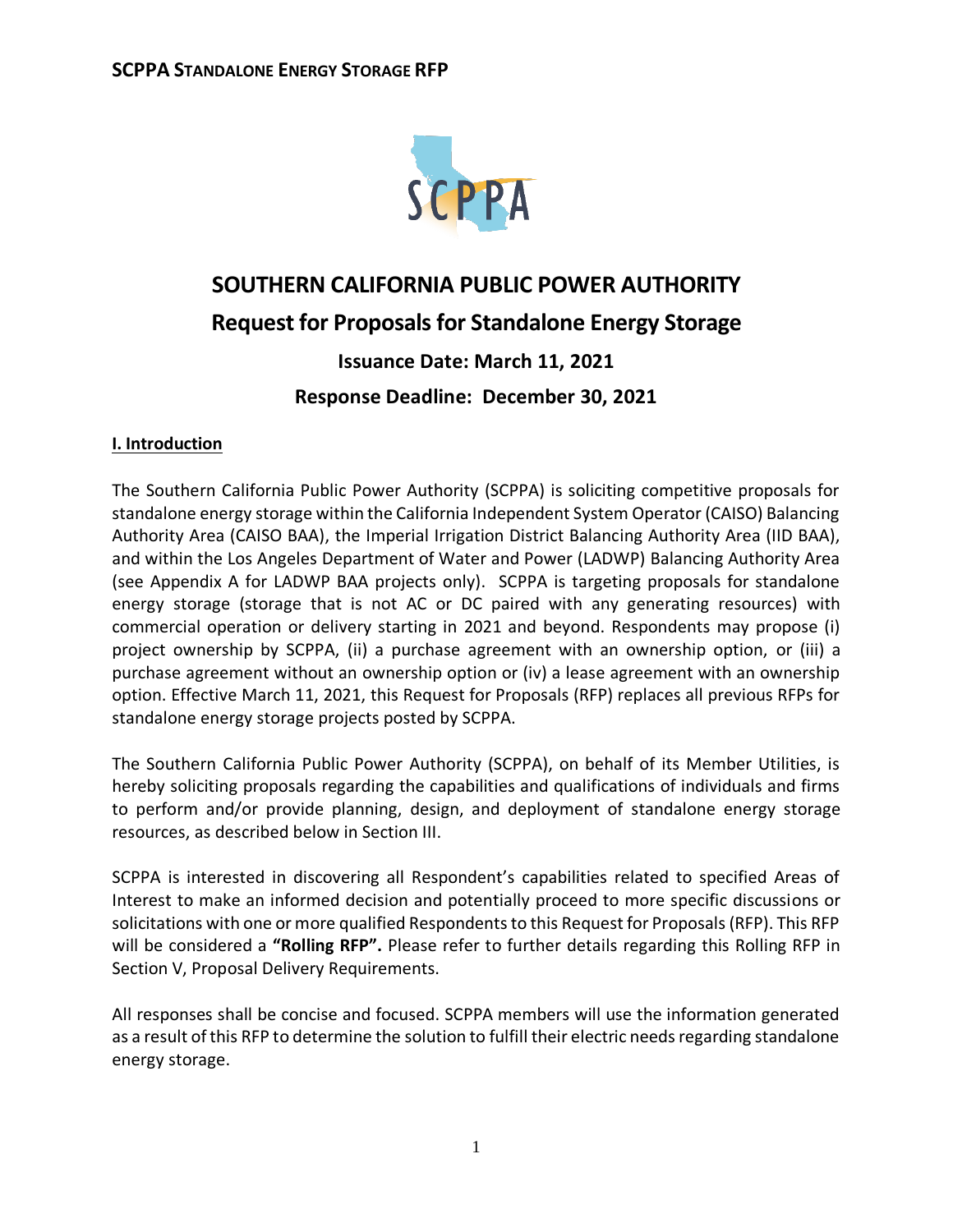#### **II. Background**

SCPPA is a public agency created by agreement of its Member Agencies pursuant to the Joint Exercise of Powers Act (Government Code sec. 6500 et seq.) for the purpose of planning, financing, developing, acquiring, constructing, operating and maintaining projects for the generation or transmission of electric energy and associated products and services. SCPPA is a "cafeteria style" joint powers authority wherein the Member Agencies can select the projects that they are interested in pursuing. SCPPA can procure resources on behalf of one or more of its Member Agencies.

SCPPA's Member Agencies are eleven cities and one irrigation district that provide retail electric service to customers within their respective jurisdictional boundaries. The Member Agencies are the cities of Anaheim, Azusa, Banning, Burbank, Cerritos, Colton, Glendale, Los Angeles, Pasadena, Riverside, and Vernon, and the Imperial Irrigation District. Anaheim, Azusa, Banning, Cerritos, Colton, Pasadena, Riverside and Vernon are in the CAISO BAA. The Los Angeles Department of Water and Power (LADWP), Burbank, and Glendale are in the LADWP BAA. The Imperial Irrigation District, however, operates its own Balancing Authority Area.

SCPPA is governed by a Board of Directors, which consists of a representative from each of its Member Agencies. The management of SCPPA is under the direction of an Executive Director who is appointed by the Board. Member Agencies' electric utilities are governed by their respective city councils or other locally elected governing bodies.

SCPPA has active working groups focused on resource planning and project development. These groups, with representation from all twelve of the Member Agencies, meets once a month and has reviewed over eleven hundred individual project proposals since 2007.

#### **III. Areas of Interest**

SCPPA Members seek resources in Standalone Energy Storage to support Members' procurement of renewable resources in meeting their Renewable Portfolio Standards (RPS) and Energy Storage procurement targets. This RFP seeks proposals for Standalone Energy Storage in areas relevant to SCPPA Members' territory (CAISO BAA, IID BAA, and within the LADWP system).

SCPPA requires that, during the term of any agreement, the Seller shall assume the risk of maintaining and bringing the storage project into compliance should there be a change in law that renders the project noncompliant with RPS, AB 2514, and other requirements of law. Since this is one of the critical elements for SCPPA, please describe how this risk would be assumed and addressed by Seller.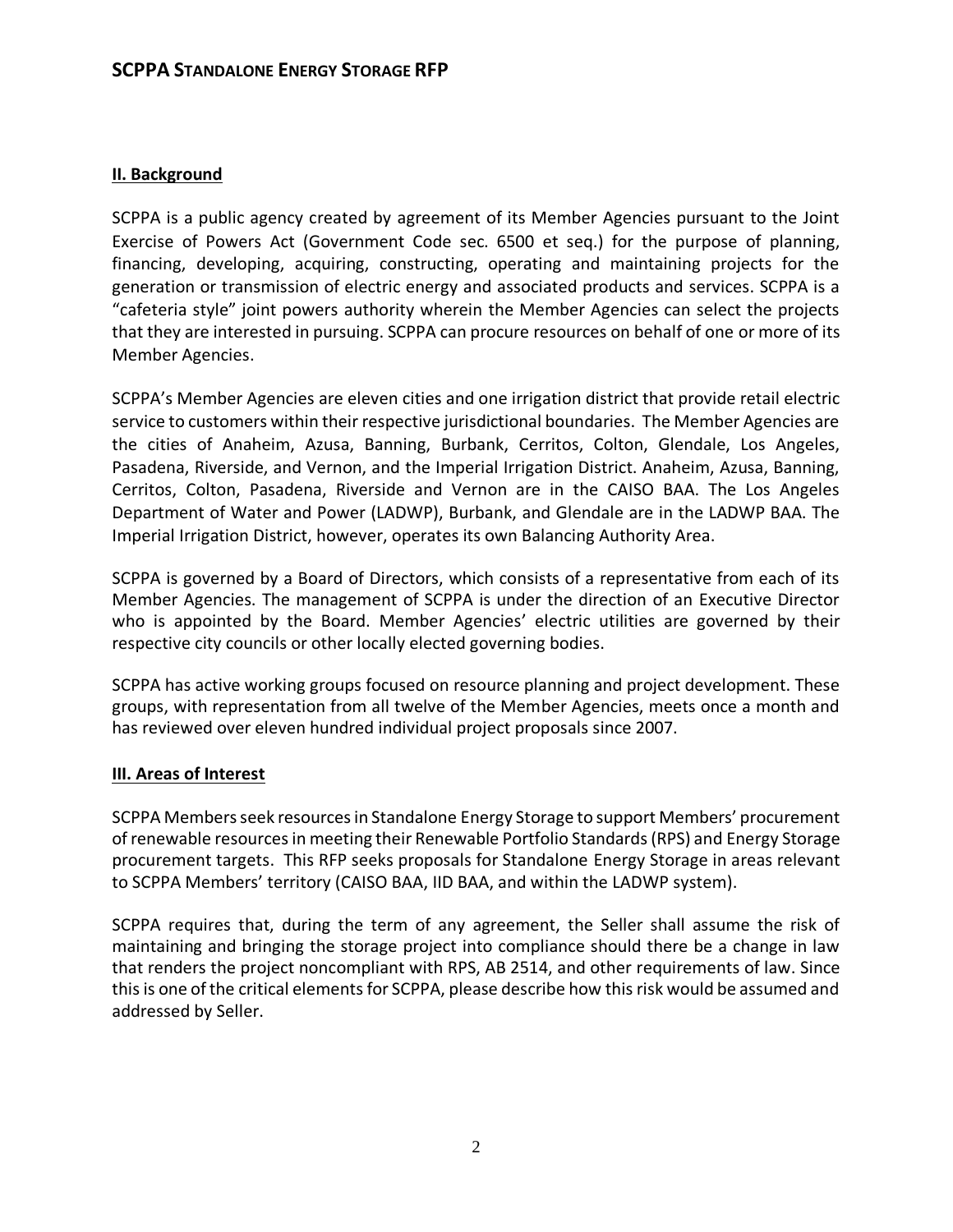#### **IV. Required Elements of Proposals**

**1. Transmittal Letter:** Provide a brief statement of the Respondent's understanding of the work to be done and commitment to perform the work as scheduled, including a summary of any exceptions taken to the RFP requirements, statement of work, specifications, and reference to any proposed contractual terms and conditions required by the Respondent. An officer authorized to bind must sign the proposal on behalf of the Respondent and must include the following declarations on the Transmittal Letter:

*"This proposal is genuine, and not sham or collusive, nor made in the interest or in behalf of any person not herein named; the respondent has not directly or indirectly induced or solicited any other respondent to put in a sham bid, or any other person, firm or corporation to refrain from submitting a proposal; and the respondent has not in any manner sought by collusion to secure for themselves an advantage over any other respondent."*

- **2. Applicant Information:** Provide the legal name of the company or entity making the proposal, the legal structure or form of the entity (e.g., Corporation, or LLC), physical address, e-mail address, telephone, and names and titles of individuals authorized to represent the Respondent.
- **3. Resource Adequacy Category:** Clearly identify the proposal if Standalone Energy Storage qualifies as one or more of a combination of the following eligible resource adequacy products:
	- a. System Capacity Requirements
	- b. Local Capacity Requirements
	- c. Flex Capacity Requirements
- **4. Energy Storage Solutions (ESS)**: SCPPA Member Agencies have a strong interest in the rapidly developing energy storage market. All types of energy storage technologies are open for consideration to be added into SCPPA member resource portfolios, if they are determined to be cost effective.

In addition, SCPPA Members have interests in pilot or R&D ESS projects if applicable.

- **5. Project Details:** Clearly identify the proposed project, including the following information:
	- a. **SCPPA Project or LADWP Project**: Respondent shall identify whether the response relates to SCPPA or to LADWP.
	- b. **Project Description:** Project name and location, and phases of development if applicable.
	- c. **Contract Quantity:** In MWh or MW and by project phase if applicable, including nameplate rating and proposed amount of capacity. Please provide all MWh or kW increment options available for the project.
	- d. **Pricing:** Please provide all pricing structure options available. Prepayment options will not be considered. Tax benefits/grants, whether current or future, must be shared with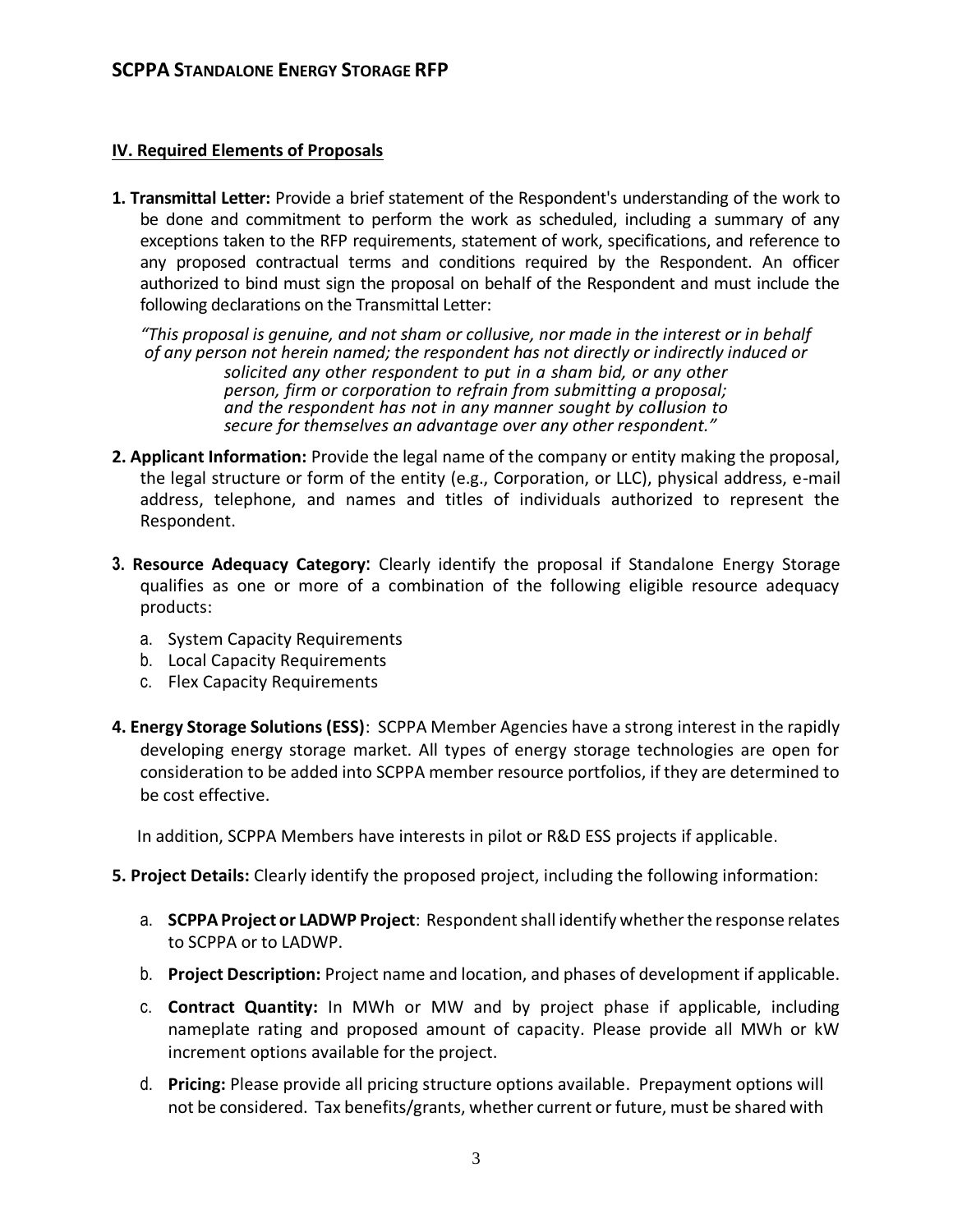SCPPA members. Appendix A provides additional pricing instructions for proposals related to LADWP.

- e. **Charging Energy and Dispatch**: Respondent shall assume that charging energy shall be supplied by SCPPA members, and title to the energy shall remain with the supplying SCPPA members. Respondent shall assume the SCPPA members shall provide dispatch instruction for stored energy. Respondent shall be responsible for acquiring and paying for all energy needed for station service, O&M load, and parasitic load (e.g., HVAC).
- f. **Delivery Term:** Minimum term is 1 year with no maximum. Varying terms are acceptable. Please provide all delivery term options available, including seasonal and/or intra-day delivery profile options.
- g. **Resource Availability:** Maximum and minimum capacity factors anticipated, resource availability profile, dispatchability (by unit or phase if applicable), and scheduling requirements/limitations, if any.
- h. **Buyer's Step in Right:** Buyer must be allowed to assume or cure any default by Respondent in the site control documents.
- i. **Point of Delivery (POD) and Interconnection:** The point of delivery must be identified. Interconnection and its costs are the responsibility of Respondent and will be addressed outside this RFP as these issues are fact specific.
- j. **Environmental Liabilities**: Vendor will be responsible for environmental liability, hazardous materials and removal.
- k. **Environmental Attributes:** Ensure that SCPPA shall receive any and all environmental attributes associated with the facility and its output, including but not limited to renewable energy credits and air emission credits or offsets (i.e., greenhouse gas credits, at the location of source and for the gross output of the plant or otherwise credited).
- l. **Combustion:** For any proposals that involve combustion technologies, provide details on the forecasted emissions, emissions controls, and compliance with applicable emissions regulations.
- m. **Capacity Rights/Shared Facilities:** Ensure that SCPPA shall receive any and all capacity rights associated with the project and/or its output.
	- i) Identify any project capacity to be provided/committed to parties other than SCPPA.
	- ii) Identify any project supporting/associated facilities that require shared use or third-party access rights, such as intermediate distribution infrastructure, control rooms, or other intermingled facilities. Describe any controls or provisions to assure the continuation of the described project capacity.
- n. **Project Plan to Commercial Operation Date:** Identify the proposed commercial operation date with a satisfactory major milestone schedule that includes at least the following: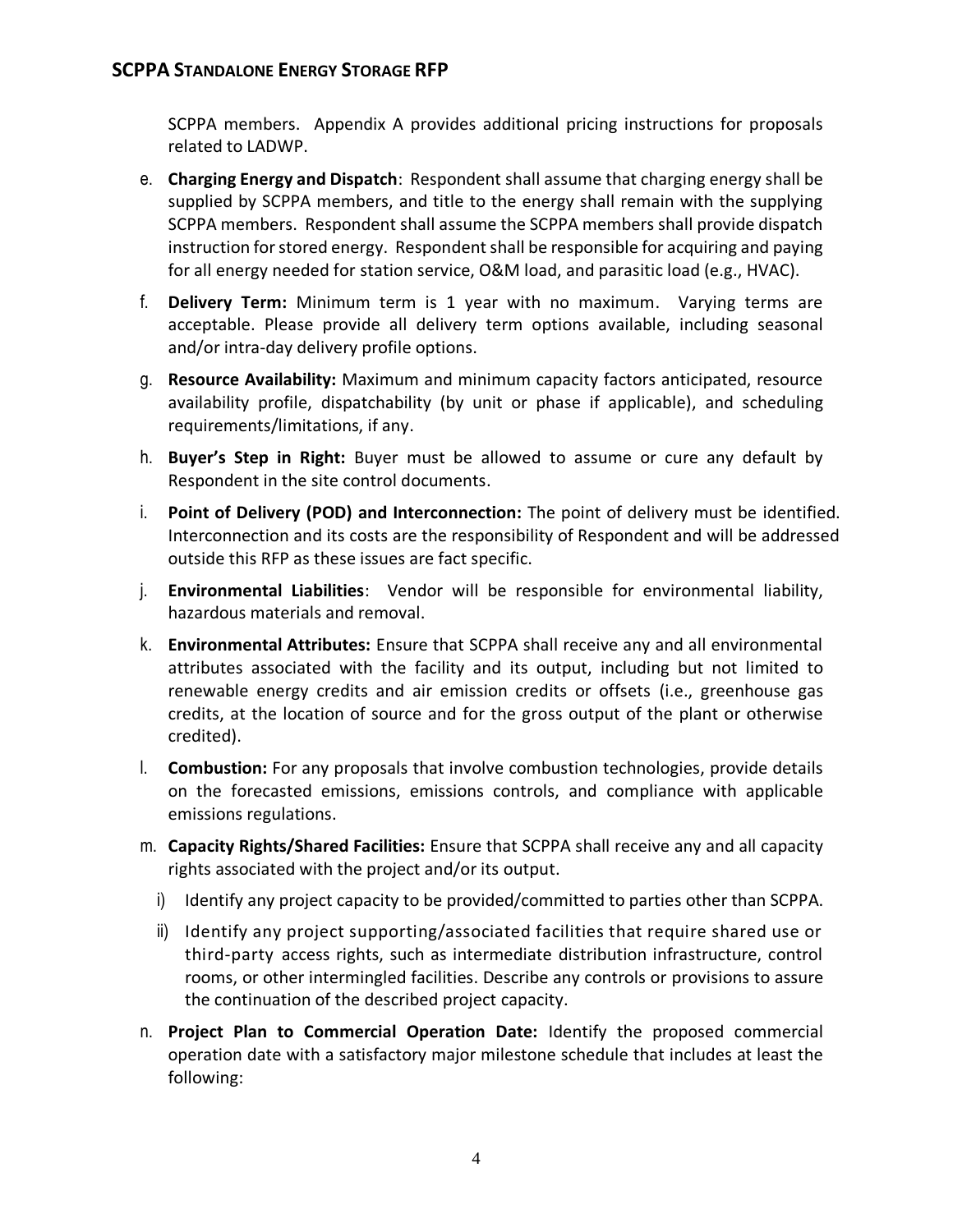- i) Proposed schedule for obtaining and developing site access and control through executed leases, fee purchases, approvals, or other means.
- ii) Details of any prior or existing settlements made for environmental mitigation and clearly identified post-construction or pass-forward mitigation obligations that would be forwarded to SCPPA in the event a contract is executed (e.g., reserve or offset land for environmental habitat or reconstruction).
- iii) Proposed schedule for obtaining construction and operational permits and licenses, and construction financing.
- iv) Proposed construction schedule, including major equipment purchasing, anticipated Factory Acceptance Testing of major components, Site Tests, commencement of testenergy and Commercial Operation Date (COD).
- v) For projects or operations requiring water or make-up water, description of the water supply requirements and provisions for supply.
- vi) Description of whether and to what extent any environmental studies have been carried out with respect to the proposed project and how compliance with the California Environmental Quality Act (CEQA), which is a requirement before an agreement can be executed by SCPPA, might be effectuated, including, if the Project is located outside California, how Title 14 Section 15277 of the California Administrative Code is or will be addressed by the project.
- vii) Note that any Test Energy delivered before the COD shall be curtailable at any time by SCPPA without compensation.
- viii) Note that the project shall be pre-certified as renewable-compliant by the California Energy Commission no later than 6 months after COD, if applicable.
- ix) Note that the project shall be WREGIS-certified no later than 3 months before COD, if applicable.
- o. **Financing and Tax Equity Investor**: Describe how the project will be financed such as; by parent company, backflip leverage, or some sort of Yieldco Structure.
- p. **Credit Support and Security:** Express in nominal dollars the amount of Performance Assurance provided from execution of the Power Purchase Agreement through COD and the amount of Performance Assurance provided after Commercial Operation Date as a letter of credit, cash, or guaranty.
- **6. Experience:** Clearly identify the respondent's management team and other key personnel including those responsible for design, construction, permitting, operations and maintenance.
	- a. Describe your firm's organizational structure, management qualifications, and other contract related qualifications, including number of years the firm has been in business.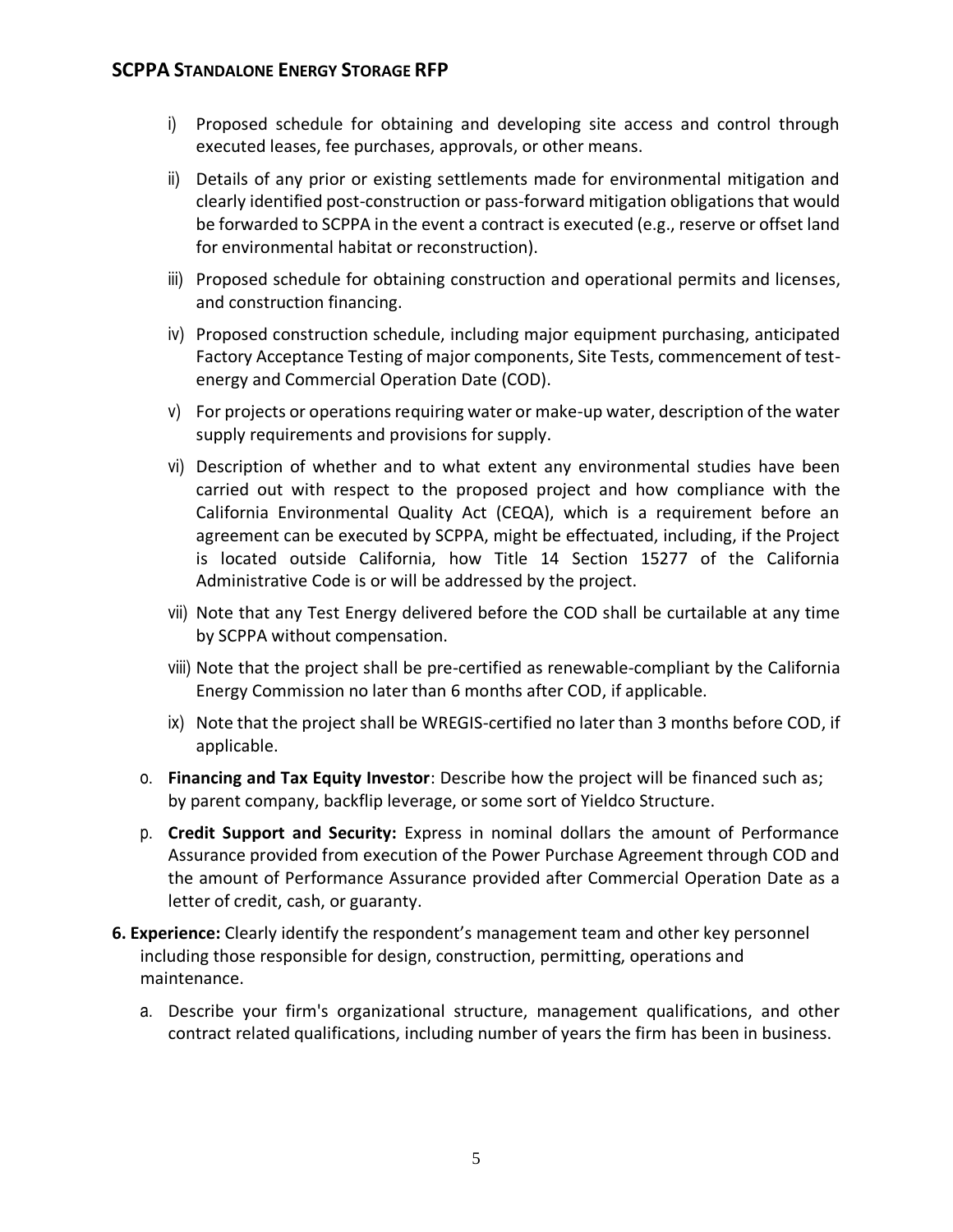- b. Specify key employees and describe their experience with the development, construction, finance closing, commercial operation, and maintenance of similar projects as proposed by Respondent in response to this RFP.
- c. Provide current financial statements of all entities involved in the project or as part of the management team. This shall include items such as audited financial statements (not more than twelve months old) annual reports, FERC Form 1, and any other applicable financial information. If none of the above is available, Respondent shall provide verifiable financial statements for the past three (3) years if available, and Respondent's Dunn & Bradstreet identification number, where available.
- d. Provide a commitment statement for the retention and use of key employees as proposed, their availability to initiate and sustain the proposal, as well as planned supplemental employees if key employees are not available to assure project delivery.
- e. Indicate any and all pending litigation that could affect the viability of Respondent's proposal or Respondent's financial stability.
- f. Provide information on your firm's licenses, bonding capacity, and safety record.
- g. Identify existing projects in commercial operation that Respondent has developed and/or operates.
- h. Provide a list of references for similar projects completed, including a contact person, phone number and address.
- i. Identify existing projects in commercial operation that Respondent has developed and/or operates. Provide a list of references for similar projects completed, including a contact person, phone number and address.
- j. State whether Respondent will use subcontractors to perform services pursuant to the contract. Should the use of subcontractors be included, Respondent shall provide the same assurances of competence for the subcontractor, plus the demonstrated ability to manage and supervise the subcontracted work. Subcontractors shall not be allowed to further subcontract with others for work on this program. Respondent shall be responsible for all work performed by the subcontractor for this project. The provisions of this contract shall apply to all subcontractors in the same manner as to the Respondent.
- k. The Respondent shall describe the technology proposed for the project. The Respondent shall provide technical data from the technology's manufacturer, research studies, testing laboratory data, or other acceptable documentation. Whether documentation is deemed acceptable and or sufficient is at the discretion of soliciting parties.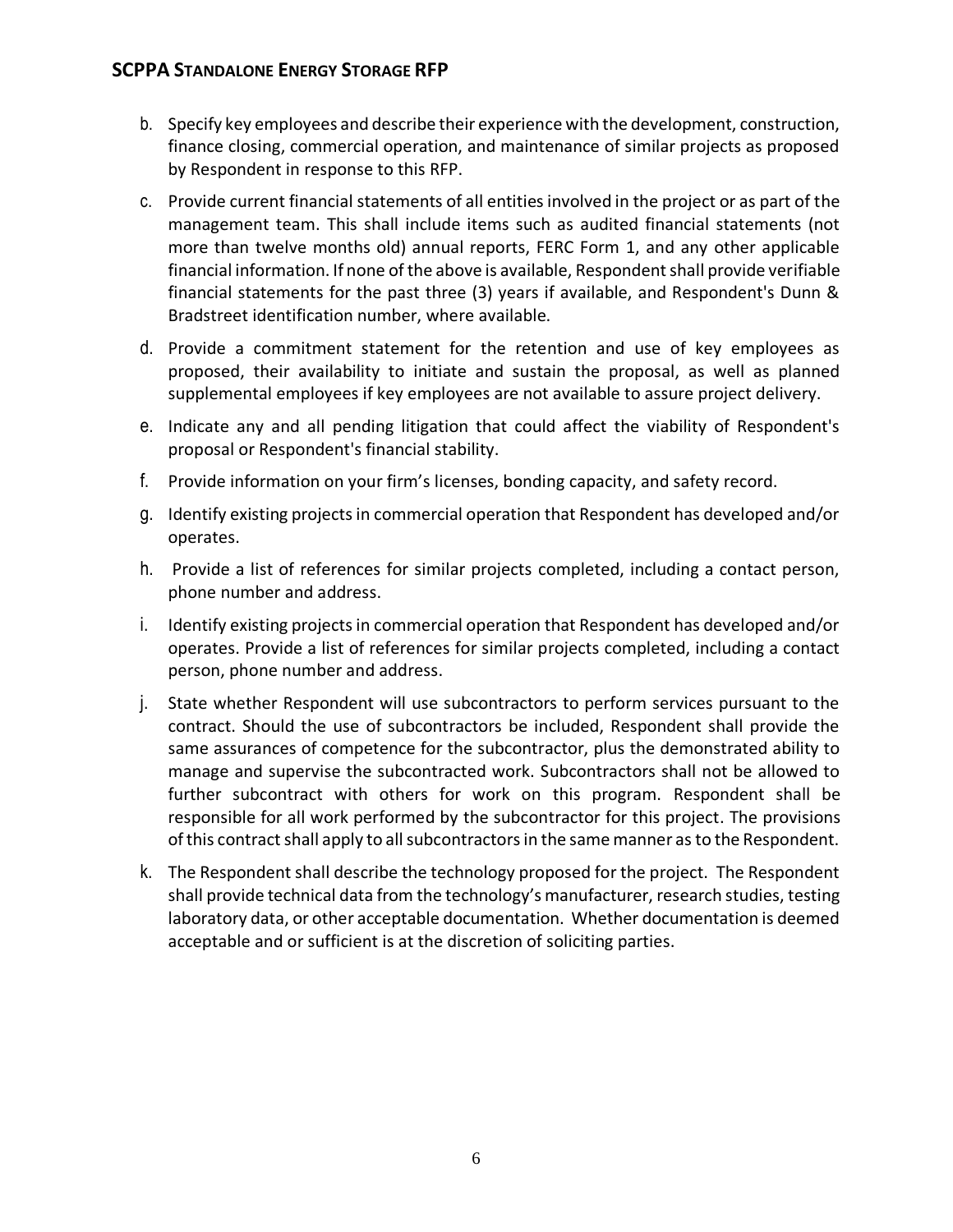#### **V. Proposal Delivery Requirements**

One electronic copy of your proposal must be e-mailed [to](mailto:to_knguyen@scppa.org) [StandalonestorageRFP@scppa.org](StandalonestorageRFP@scppa.org ) or delivered on CD or USB flash drive to the address below at any time after the issue date, but by no means any later than 4:00 p.m. PST on December 30, 2021:

> Southern California Public Power Authority Attention: 2020 Standalone Energy Storage RFP 1160 Nicole Court Glendora, California 91740

For general questions, please call the SCPPA offices at (626) 793-9364. Clarification questions regarding this RFP must be in writing, addressed to [StandalonestorageRFP@scppa.org.](mailto:StandalonestorageRFP@scppa.org)

Since this is a "**Rolling RFP**", proposals may be submitted at any time during the calendar year 2021 after the issue date. SCPPA reserves the right to review all proposals throughout the process of this rolling RFP, to contact proposers at any time to start negotiations, and to execute one or more agreements before the deadline for delivery of proposals.

No contact may be made with the Board of Directors, Committee Members, or SCPPA Member Agencies concerning this Request for Proposals.

All information received by SCPPA in response to this RFP is subject to the California Public Records Act and may be subject to the California Brown Act and all submissions may be subject to review in the event of an audit.

#### **VI. Terms and Conditions**

- 1. If selected, SCPPA desires to enter into exclusive negotiations with respondent as may be facilitated through an execution of a Letter of Intent (LOI), Exclusivity Agreement or other agreements.
- 2. SCPPA reserves the right to cancel this RFP at any time, reject any and all proposals and to waive irregularities, if any.
- 3. SCPPA shall determine at its sole discretion the value of any and/or all proposals including price and non-price attributes.
- 4. Proposals may be sub-divided or combined with other proposals, at SCPPA's sole discretion.
- 5. SCPPA shall perform an initial screening evaluation to identify and eliminate any proposals that are, for example, not responsive to the RFP, do not meet the minimum requirements set forth in the RFP, are not economically competitive with other proposals, or are submitted by Respondents that lack appropriate creditworthiness, sufficient financial resources, or qualifications to provide dependable and reliable services for this RFP.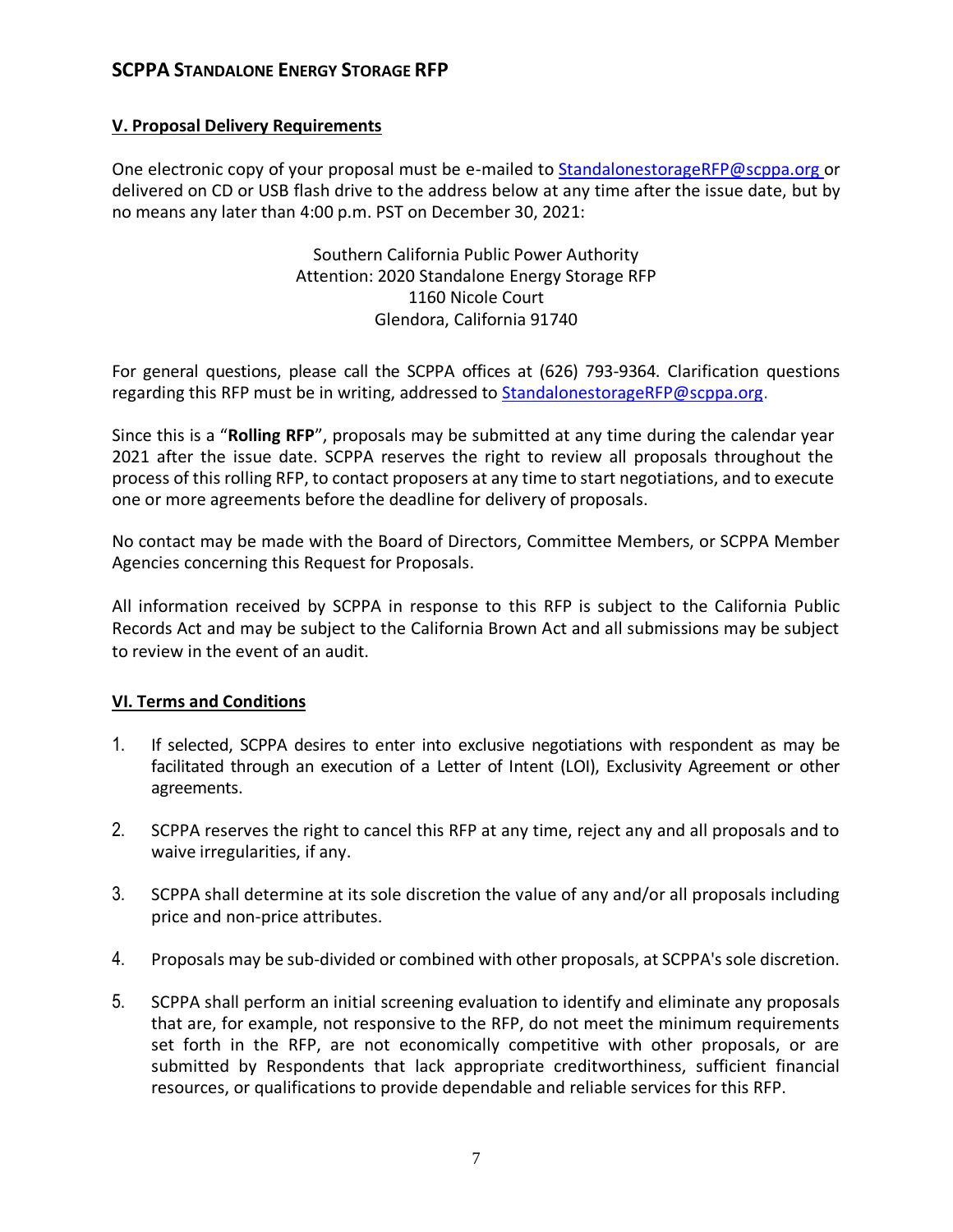- 6. SCPPA reserves the right to submit follow up questions or inquiries to request clarification of information submitted and to request additional information from any Respondent.
- 7. SCPPA reserves the right, without qualification and in its sole discretion, to accept or reject any or all proposals for any reason without explanation to the Respondent, or to make any award to that Respondent, who, in the opinion of SCPPA, will provide the most value to SCPPA and its Members.
- 8. SCPPA may decline to enter into any potential engagement agreement or contract with any Respondent, terminate negotiations with any Respondent, or to abandon the request for proposal process in its entirety.
- 9. Those Respondents who submit proposals agree to do so without legal recourse against SCPPA, its Members, their directors, officers, employees and agents for rejection of their proposal(s) or for failure to execute or act on their proposal for any reason.
- 10. SCPPA shall not be liable to any Respondent or party in law or equity for any reason whatsoever for any acts or omissions arising out of or in connection with this RFP.
- 11. SCPPA shall not be liable for any costs incurred by any Respondents in preparing any information for submission in connection with this RFP process or any and all costs resulting from responding to this RFP. Any and all such costs whatsoever shall remain the sole responsibility of the Respondent.
- 12. SCPPA may require certain performance assurances from Respondents prior to entering into negotiations for work that may result from this RFP. Such assurances may potentially include a requirement that Respondents provide some form of performance security. Performance security shall be in the form of a Letter of Credit or Cash.
- 13. Prior to contract award, the successful Respondent may be asked to supply a detailed breakdown of the applicable overheads and fringe benefit costs that are part of the labor rates and other direct costs associated with the services to be performed.
- 14. SCPPA Members, either collectively or individually may contact Respondents to discuss or enter into negotiations regarding a proposal. SCPPA is not responsible or liable for individual Members interactions with the Respondent which are not entirely conducted through SCPPA or at SCPPA" s option or election to engage the Respondent as defined within the RFP.
- 15. Submission of a Proposal constitutes acknowledgement that the Respondent has read and agrees to be bound by the terms and specifications of this RFP and any addenda subsequently issued by SCPPA.
- 16. Information in this RFP is accurate to the best of SCPPA's and its Members<sup>®</sup> knowledge but is not guaranteed to be correct. Respondents are expected to complete all of their due diligence activities prior to entering into any final contract negotiations with SCPPA.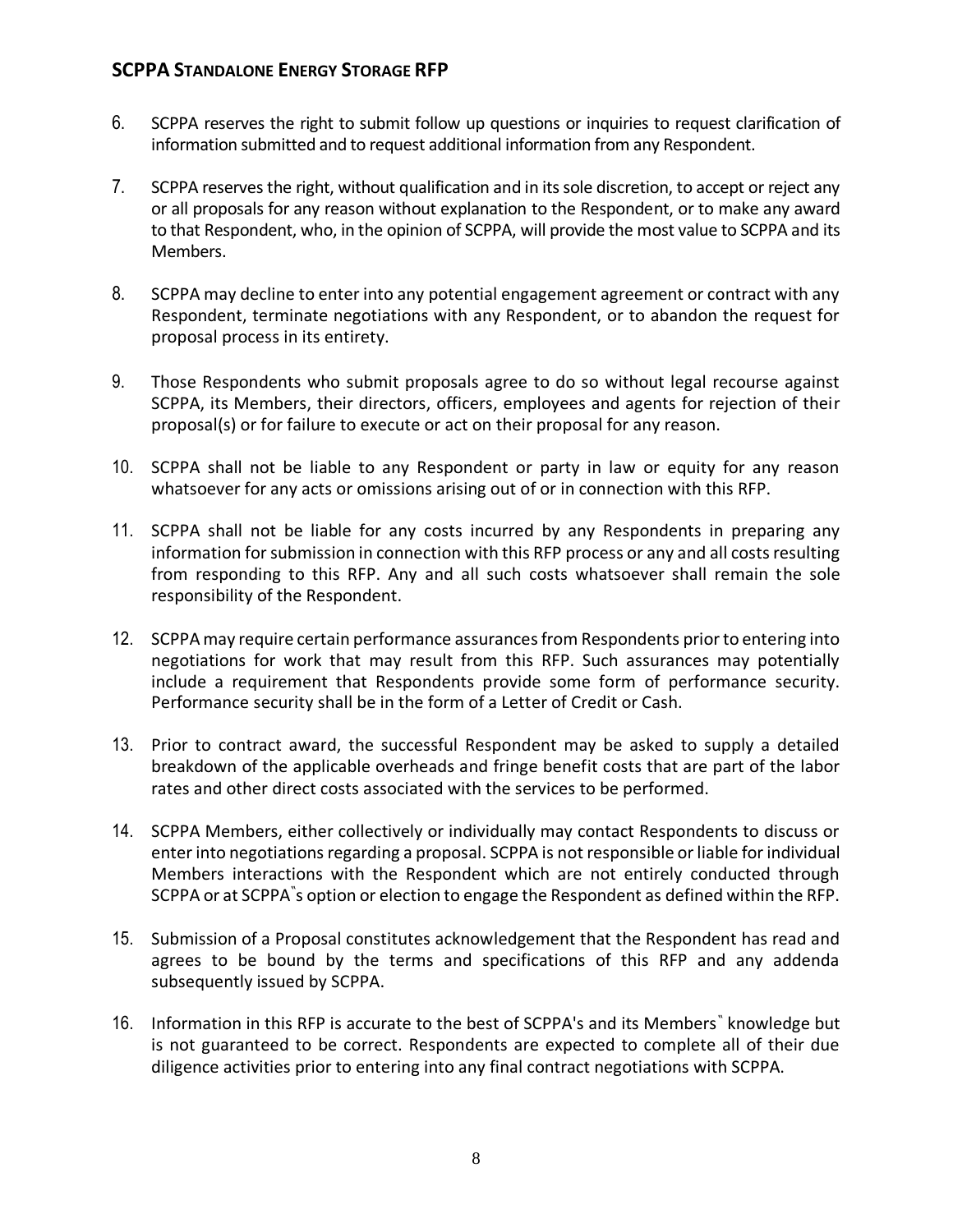- 17. SCPPA reserves the right to enter into an agreement with more than one Respondent, to choose not to contract with any Respondent with respect to one or more categories of services, and to choose to suspend this RFP or to issue a new RFP that would supersede and replace this RFP.
- 18. SCPPA reserves the right to negotiate definitive agreements including but not limited to power purchase agreements and other agreements with a Respondent with any and all terms and conditions that SCPPA and/or its Members deem appropriate or desirable, whether or not such terms or conditions are specifically set forth in this RFP.

SCPPA reserves the right to propose that other publicly-owned utilities that are not SCPPA Member Agencies be included in certain contracts.

#### **Additional Requirements for Proposal**

- 1. **Consideration of Responses:** Submitted proposals should be prepared simply and economically, without the inclusion of unnecessary promotional materials. Proposals submitted in hardcopy form should be submitted on recycled paper that has a minimum of thirty percent (30%) post-consumer recycled content and duplex copied (double-sided pages) where possible. (Applicable when LADWP is a potential project participant)
- 2. **Insurance, Licensing, or other Certification:** If selected, the Respondent will be required to maintain sufficient insurance, licenses, or other required certifications for the type of work being performed. SCPPA or its Members may require specific insurance coverage to be established and maintained during the course of work and as a condition of award or continuation of contract.
- 3. **Non-Discrimination/Equal Employment Practices/Affirmative Action Plan:** If selected, the Respondent and each of its known subcontractors may be required to complete and file an acceptable Affirmative Action Plan. The Affirmative Action Plan may be set forth in the form required as a business practice by the Department of Water and Power of the City of Los Angeles which is SCPPA's largest Member. (Applicable when LADWP is a potential project participant)
- 4. **Prevailing Wage Rates:** If selected, the Respondent will be required to conform to prevailing wage rates when applicable to the work being performed. Workers in California shall be paid not less than prevailing wages pursuant to determinations of the Director of Industrial Relations as applicable in accordance with the California Labor Code. To access the most current information on effective determination rates, Respondent shall contact:

Department of Industrial Relations Division of Labor Statistics and Research PO Box 420603, San Francisco, CA 94142-0603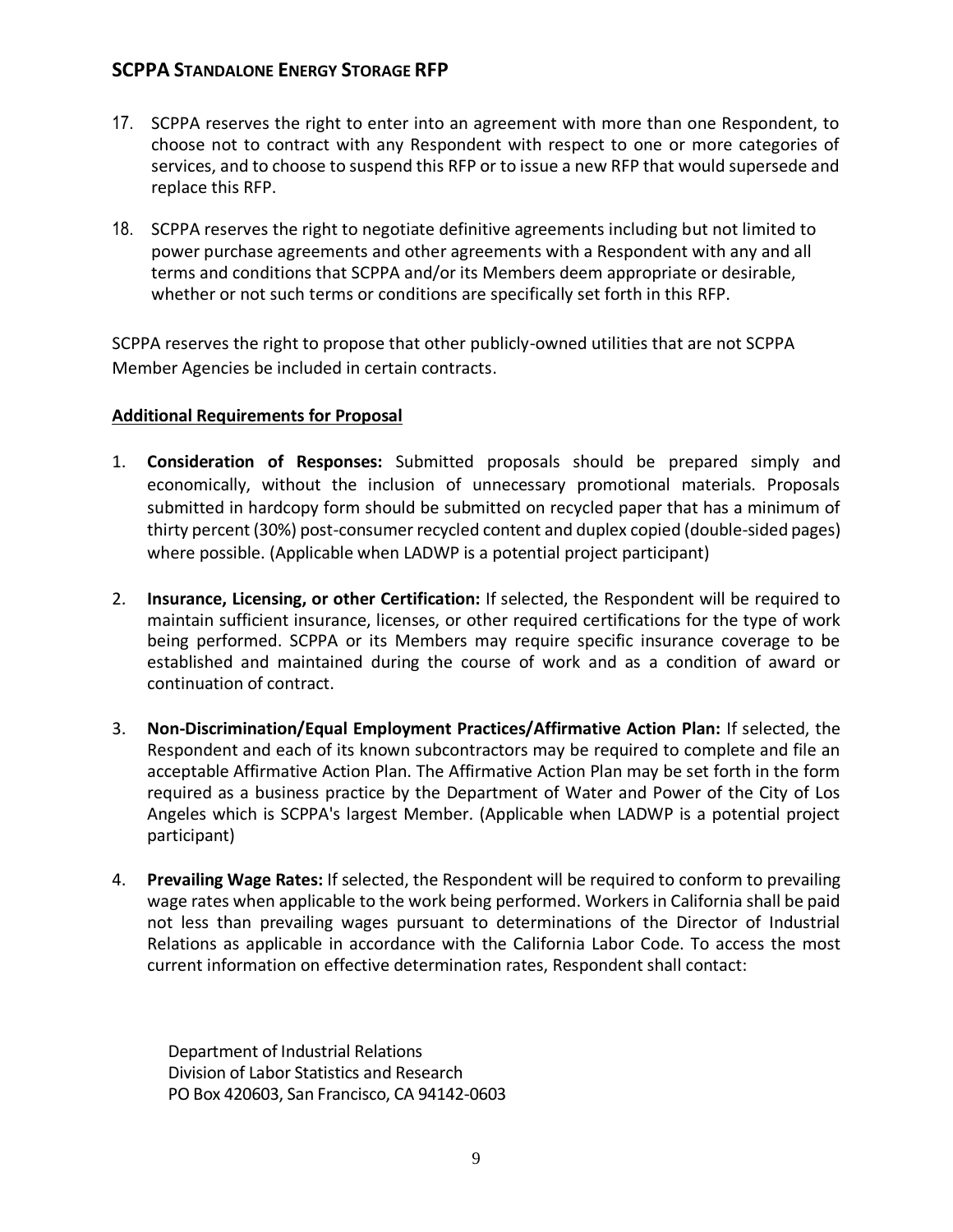Division Office Telephone: (415) 703-4780 Prevailing Wage Unit Telephone: (415) 703-4774 Web: <http://www.dir.ca.gov/dlsr/DPreWageDetermination.htm>

- 5. **Child Support Policy:** If selected, Respondent may be required to comply with the City of Los Angeles Ordinance No. 172401, which requires all contractors and subcontractors performing work to comply with all reporting requirements and wage-earning assignments and wageearning assignments relative to court ordered child support. (Applicable when LADWP is a potential project participant)
- 6. **Supplier Diversity:** Respondents may be required to take reasonable steps to ensure that all available business enterprises, including Small Business Enterprises (SBEs), Disadvantaged Business Enterprises (DBEs), Women-Owned Business Enterprises (WBEs), Minority-Owned Business Enterprises (MBEs), Disabled Veteran Business Enterprises (DVBEs), Lesbian, Gay, bisexual, or Transgender Business Enterprise (LGBTBE) and other Business Enterprises (OBEs), have an equal opportunity to compete for and participate in the work being requested by this RFP. Efforts to obtain participation of these business enterprises may reasonably be expected to produce a twenty-five percent (25%) participation goal for SBEs and three percent (3%) for DVBEs. For the purpose of this RFP, SCPPA's Supplier Diversity program is modeled after that of the Los Angeles Department of Water and Power. Further information concerning the Supplier Diversity Program may be obtained from the Supply Chain Services Division of the Los Angeles Department of Water and Power. (Applicable when LADWP is a potential project participant)
- 7. **Equal Benefits Ordinance:** If selected, the Respondent may be required to comply with the City of Los Angeles requirements of the Equal Benefits Ordinance ("EBO"), codified at Los Angeles Administrative Code ("LAAC") §10.8.2.1, which requires the Respondent who provide benefits to employees with spouses to provide the same benefits to employees with domestic partners. (Applicable when LADWP is a potential project participant)
- 8. **Contractor Responsibility Ordinance:** If selected, the Respondent may be required to comply with the City of Los Angeles requirements of the Contractor Responsibility Ordinance ("CRO"), codified at LAAC §10.40 et seq., which requires the Respondent and each of its subcontractors to comply with all federal, state, and local laws regarding health and safety, labor and employment, wage and hours, and licensing laws, which affect employees. (Applicable when LADWP is a potential project participant)
- 9. **Sweat-Free Procurement Ordinance:** If selected, the Respondent may be required to comply with the requirements of the Sweat-Free Procurement Ordinance ("SFPO"), codified at LAAC §10.43 et seq., which requires the Respondent and each of its subcontractors to shun sweatshop practices and adhere to workplace and wage laws. (Applicable when LADWP is a potential project participant)
- 10. **Iran Contracting Act of 2010:** If selected, the Respondent may be required to comply with California Public Contract Code Sections 2200-2208, wherein all bidders submitting proposals for, entering into, or renewing contracts with Buyer for goods and services estimated at one million dollars (\$1,000,000) or more are required to complete, sign, and submit the "Iran Contracting Act of 2010 Compliance Affidavit".